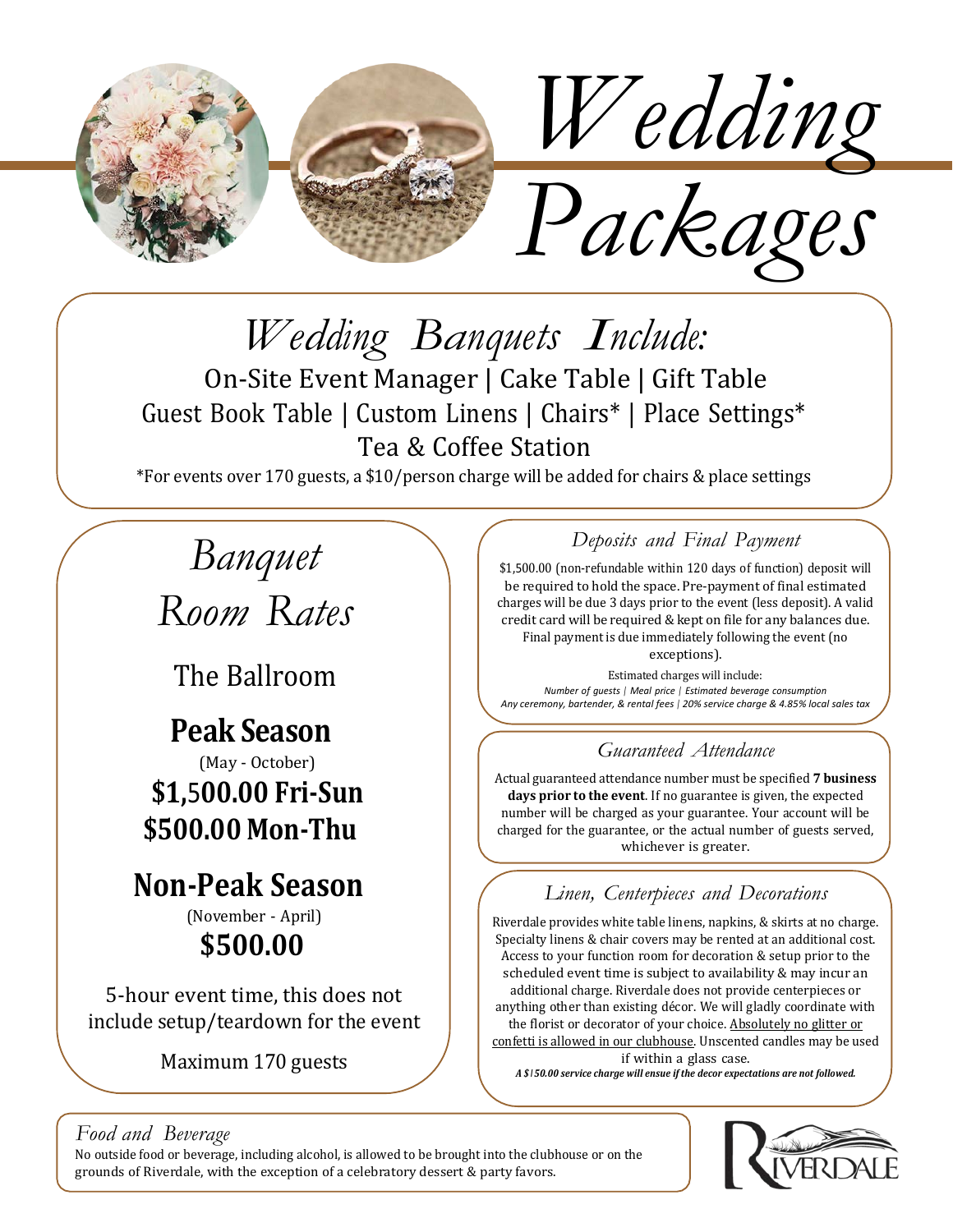

# *Platinum Buffet*

### *Salad Station*

**Butter Leaf Wedge Salad** Sliced apples, walnuts, dried cranberries, gorgonzola and

champagne vinaigrette

#### **Caesar Salad**

Chopped Romaine, Caesar dressing, grated parmesan & croutons

Warm ciabatta Rolls with whipped butter

### *Sides and Extras*

Three cheese whipped potatoes, rice pilaf and seasonal vegetable Cake cutting service

Coffee station *<sup>2</sup> Entrées*

## *Entrée and Carving Station*

**Carved Striploin of Beef** Au jus and horseradish sauce

**Champagne Chicken** Herb marinated chicken breast topped with a champagne cream sauce

> **Grilled beef coulotte** Red wine jus and crisp onion strings

**Pomegranate Salmon** Grilled salmon fillet with a pomegranate beurre blanc sauce

**Tri color Tortellini Carbonara Sauce** Cheese tortellini, grilled chicken breast, apple wood bacon, in a parmesan cream sauce

**Price per person**

*3 Entrées* **\$3**7**++**

*Gold Buffet*

**Price per person**

**\$3**2**++**

*Salad Station* Choose One

Riverdale **Salad** Mix Greens, candied walnuts, red onions, goat cheese and sliced strawberries

**Caesar Salad**

Chopped romaine with grated parmesan, Caesar dressing & croutons

Warm ciabatta Rolls with whipped butter

*Sides and Extras*

## *Entrée Station*

Seafood Paella Shrimp, Sausage, Mussel, Clams

**Achiote rubbed Chicken** Mild chili rub with pineapple salsa and lime cilantro butter sauce

> **Bourbon Molasses Pork Loin** Roasted and served with an apple chutney

Three Cheese Whipped Potatoes | Seasonal Vegetables Cake cutting service | Coffee station

*2 Entrées 3 Entrées* **\$2**7**++ \$3**2**++**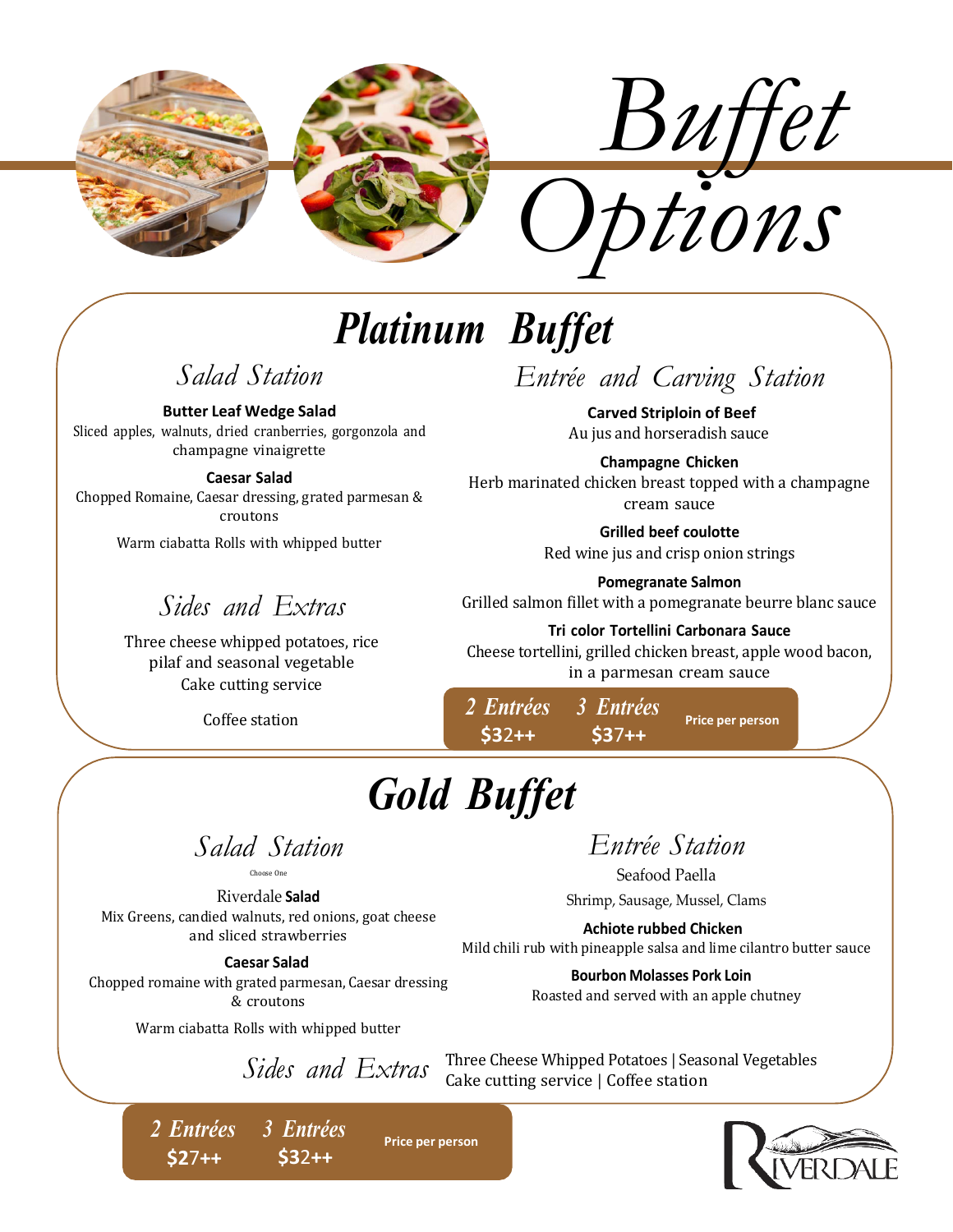# *Silver Buffet*

*Salad Station* Choose One

**Mixed Greens Salad**

Mixed greens with assorted dressings, cucumbers, carrots, tomatoes and croutons

**Caesar Salad** Chopped romaine with grated parmesan, Caesar dressing & croutons

Warm ciabatta Rolls with whipped butter

### *Entrée Station*

**Chicken Piccata** Chicken breast in white wine lemon caper sauce

**Italian Pasta** Penne tossed with grilled sweet Italian sausage, peppers and tomato sauce

**Pan seared** Salmon Fine herb crust with an artichoke caponata sauce

Herb Roasted Baby Red Potatoes | Seasonal Vegetables Cake cutting service | Coffee station *Sides and Extras*

> *2 Entrées* **\$2**5**++** *3 Entrées* **\$2**9**++ Price per person**

All food and beverage purchases include 20% service charge & \$4.75% sales tax.

For any additional information contact Katie Hinkley 303.659.1845 or [restaurant@riverdalegolf.com](mailto:restaurant@riverdalegolf.com)

All food and beverage prices are Iisted as a per person charge.